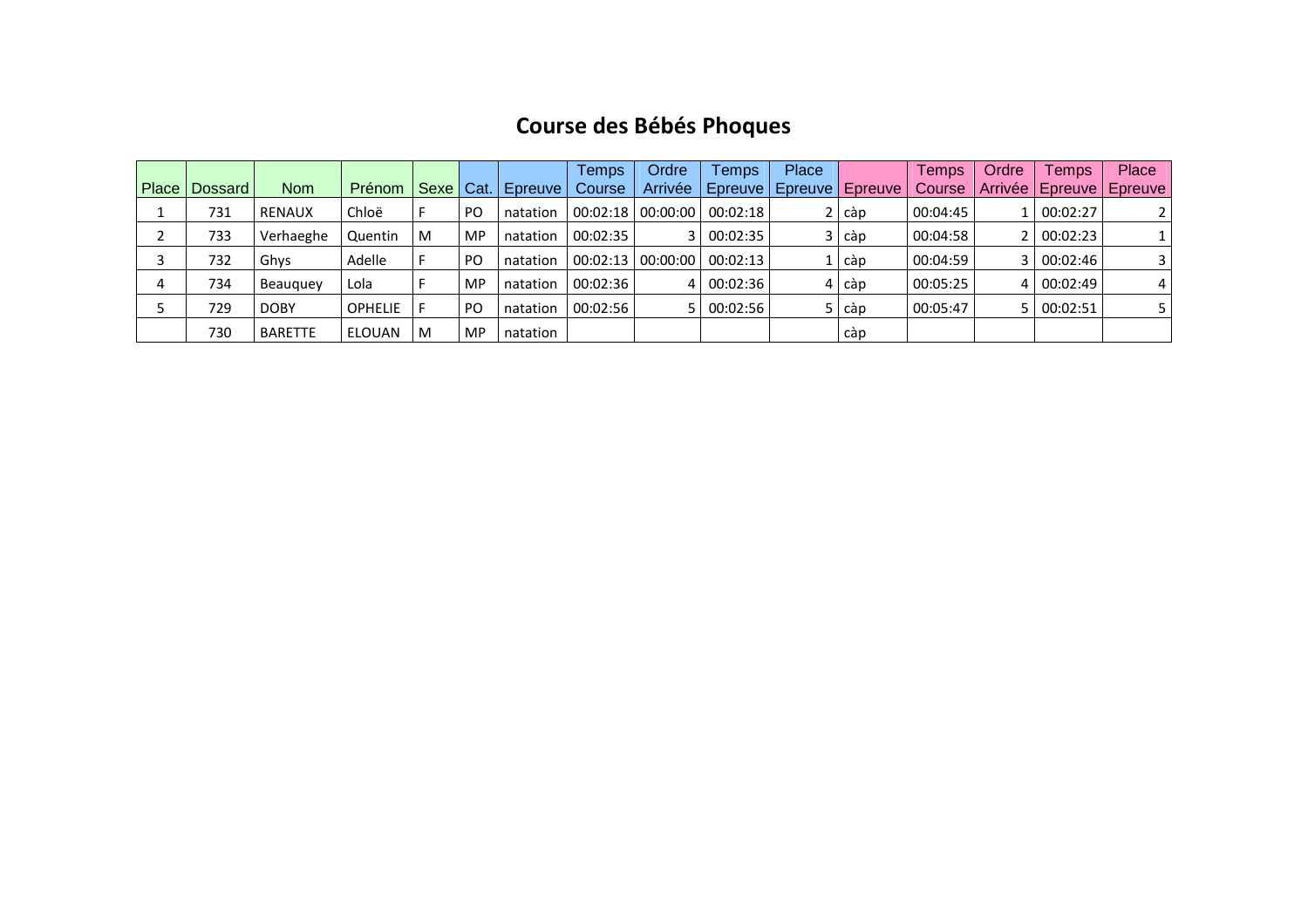#### **Course des Phoques**

|       |                |                 |                |             |      | <b>Temps</b> |
|-------|----------------|-----------------|----------------|-------------|------|--------------|
| Place | <b>Dossard</b> | <b>Nom</b>      | Prénom         | <b>Sexe</b> | Cat. | Course       |
| 1     | 672            | <b>LENNE</b>    | <b>ANTOINE</b> | M           | PU   | 00:07:08     |
| 2     | 674            | VALDANT         | <b>AYMERIC</b> | M           | PO   | 00:07:13     |
| 3     | 676            | <b>BADAOUI</b>  | Sirine         | F           | PU   | 00:07:24     |
| 4     | 673            | <b>ANDOUCHE</b> | <b>CLARA</b>   | F           | PU   | 00:07:28     |
| 5     | 675            | <b>FOURNIER</b> | <b>SIMON</b>   | M           | PU   | 00:08:17     |
| 6     | 678            | Tardieu         | Pierre         | M           | PO   | 00:08:21     |
| 7     | 677            | <b>GORRE</b>    | Luc            | M           | PU   | 00:08:26     |
| 8     | 679            | Beauguey        | Robin          | M           | PO   | 00:08:48     |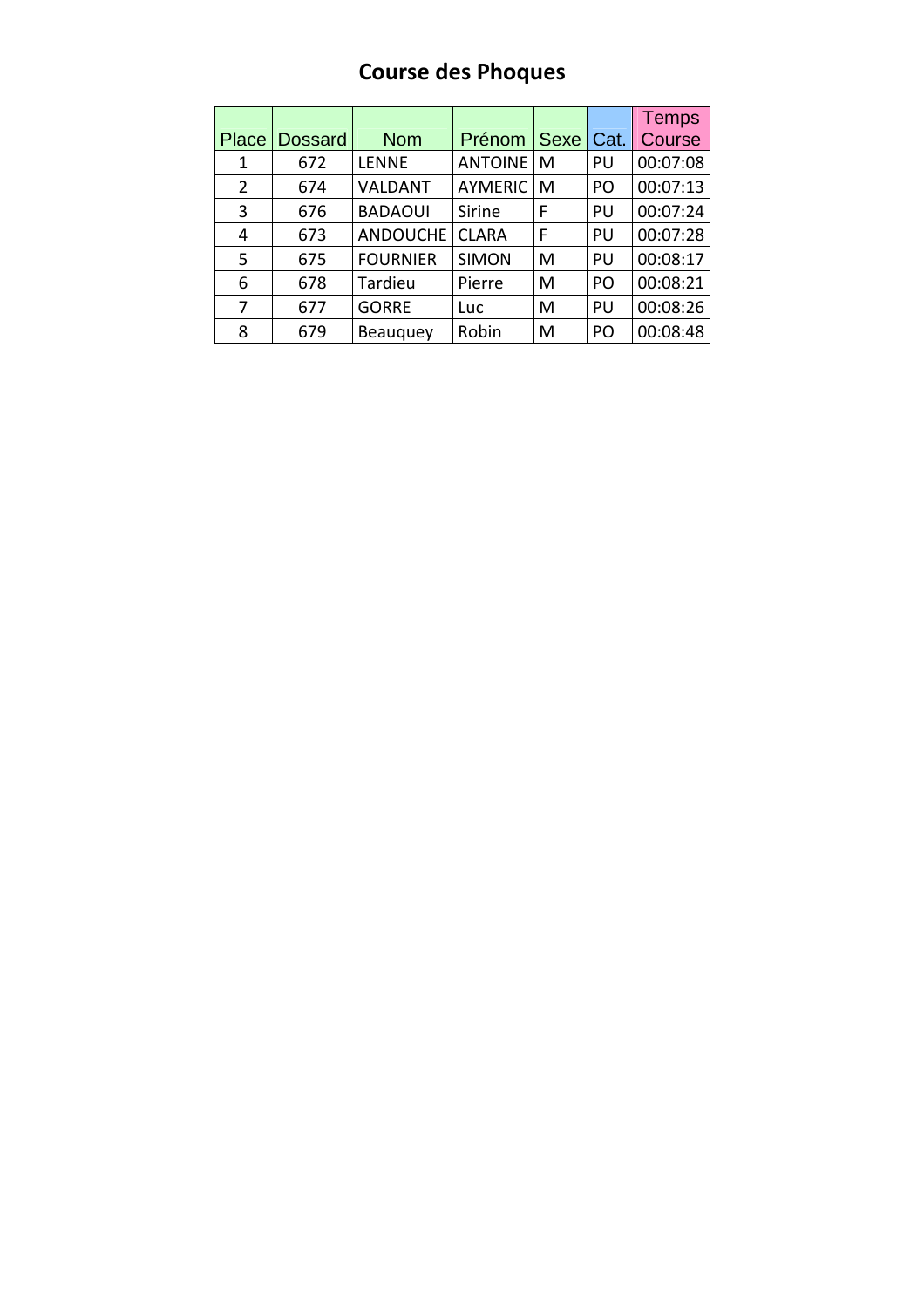#### **Course des Otaries**

#### Vague des benjamins

#### Championnat Régional Nord Pas De Calais

#### Sélectif au championnat de France d'aquathlon

| Place /        |                |                    |                  |                                |      |           |              |
|----------------|----------------|--------------------|------------------|--------------------------------|------|-----------|--------------|
| catégorie      | <b>Dossard</b> | <b>Nom</b>         | Prénom           | Club                           | Sexe | Cat       | <b>Temps</b> |
| $\mathbf{1}$   | 920            | <b>WINOCK</b>      | <b>HUGO</b>      | <b>COT CALAIS SAINT OMER</b>   | M    | <b>BE</b> | 00:08:44     |
| $\overline{2}$ | 939            | <b>MARIETTE</b>    | <b>REMI</b>      | <b>GRAVELINES TRIATHLON</b>    | M    | <b>BE</b> | 00:09:12     |
| 3              | 948            | <b>SALOME</b>      | LOUIS            | <b>CAMBRAI TRIATHLON</b>       | M    | <b>BE</b> | 00:09:17     |
| $\overline{4}$ | 923            | LE FLOHIC          | <b>ANTOINE</b>   |                                | M    | <b>BE</b> | 00:09:22     |
| 5              | 936            | <b>DUCORNET</b>    | <b>AUDREY</b>    | <b>GRAVELINES TRIATHLON</b>    | F    | <b>BE</b> | 00:09:30     |
| 6              | 922            | <b>CIURLIK</b>     | <b>PAULINE</b>   | <b>COT CALAIS SAINT OMER</b>   | F    | <b>BE</b> | 00:09:36     |
| $\overline{7}$ | 955            | Auclair            | <b>Alice</b>     | <b>ATHLETIC CLUB MARCQUOIS</b> | F    | <b>BE</b> | 00:09:52     |
| 8              | 945            | <b>HAMIDOUCHE</b>  | <b>ENZO</b>      | <b>TC LIEVIN</b>               | M    | <b>BE</b> | 00:10:03     |
| 9              | 947            | <b>LAZZARI</b>     | <b>MASSIMO</b>   | <b>TC LIEVIN</b>               | M    | <b>BE</b> | 00:10:03     |
| 10             | 937            | <b>HENEMAN</b>     | <b>HUGO</b>      | <b>GRAVELINES TRIATHLON</b>    | M    | <b>BE</b> | 00:10:11     |
| 11             | 941            | <b>VALDANT</b>     | <b>MATTHIAS</b>  | <b>GRAVELINES TRIATHLON</b>    | M    | <b>BE</b> | 00:10:15     |
| 12             | 930            | <b>CACHEUX</b>     | Louis            | <b>VALENCIENNES TRIATHLON</b>  | M    | <b>BE</b> | 00:10:18     |
| 13             | 938            | <b>HENEMAN</b>     | <b>ZOE</b>       | <b>GRAVELINES TRIATHLON</b>    | F    | <b>BE</b> | 00:10:24     |
| 14             | 943            | <b>COUPIN</b>      | <b>Estelle</b>   | <b>BLANC NEZ TRIATHLON</b>     | F    | <b>BE</b> | 00:10:28     |
| 15             | 962            | PLISSON            | Paul             | VILLENEUVE D'ASCQ TRIATHLON    | M    | <b>BE</b> | 00:10:34     |
| 16             | 935            | <b>DEFONTAINE</b>  | <b>EGLANTINE</b> | <b>GRAVELINES TRIATHLON</b>    | F    | <b>BE</b> | 00:10:35     |
| 17             | 942            | <b>COUPIN</b>      | Eloïse           | <b>BLANC NEZ TRIATHLON</b>     | F    | <b>BE</b> | 00:10:46     |
| 18             | 959            | <b>DEPOERS</b>     | Eloi             | <b>VALENCIENNES TRIATHLON</b>  | M    | <b>BE</b> | 00:10:58     |
| 19             | 940            | <b>REVEILLON</b>   | ZOÉ              | <b>GRAVELINES TRIATHLON</b>    | F    | <b>BE</b> | 00:11:09     |
| 20             | 927            | <b>GOLDMAN</b>     | <b>MARLENE</b>   | <b>VALENCIENNES TRIATHLON</b>  | F    | <b>BE</b> | 00:11:14     |
| 21             | 924            | <b>SAINT OMER</b>  | <b>VIRGILE</b>   | <b>COT CALAIS SAINT OMER</b>   | M    | <b>BE</b> | 00:11:56     |
| 22             | 951            | <b>TARDIEU</b>     | Manon            | <b>PASTEL TRIATHLON</b>        | F    | <b>BE</b> | 00:11:58     |
| 23             | 957            | <b>PETRINS</b>     | Océane           | <b>LOMME TRIATHLON</b>         | F    | <b>BE</b> | 00:12:14     |
| 24             | 944            | <b>BERTHAUX</b>    | <b>XAVIER</b>    | <b>CAMBRAI TRIATHLON</b>       | M    | <b>BE</b> | 00:12:17     |
| 25             | 950            | <b>CHAUFFAILLE</b> | Valérie          |                                | F    | <b>BE</b> | 00:12:19     |
| 26             | 961            | <b>GIRAUD</b>      | Eliot            | VILLENEUVE D'ASCQ TRIATHLON    | M    | <b>BE</b> | 00:12:19     |
| 27             | 814            | Sabbe              | Lily             |                                | F    | <b>BE</b> | 00:12:43     |
| 28             | 960            | VAILLANT           | Aurore           | <b>TC LIEVIN</b>               | F    | <b>BE</b> | 00:15:38     |
|                | 954            | <b>POCHOLLE</b>    | Agathe           | <b>LOMME TRIATHLON</b>         | F    | <b>BE</b> |              |
|                | 956            | <b>AUCLAIR</b>     | Alice            | <b>ATHLETIC CLUB MARCQUOIS</b> | F    | <b>BE</b> |              |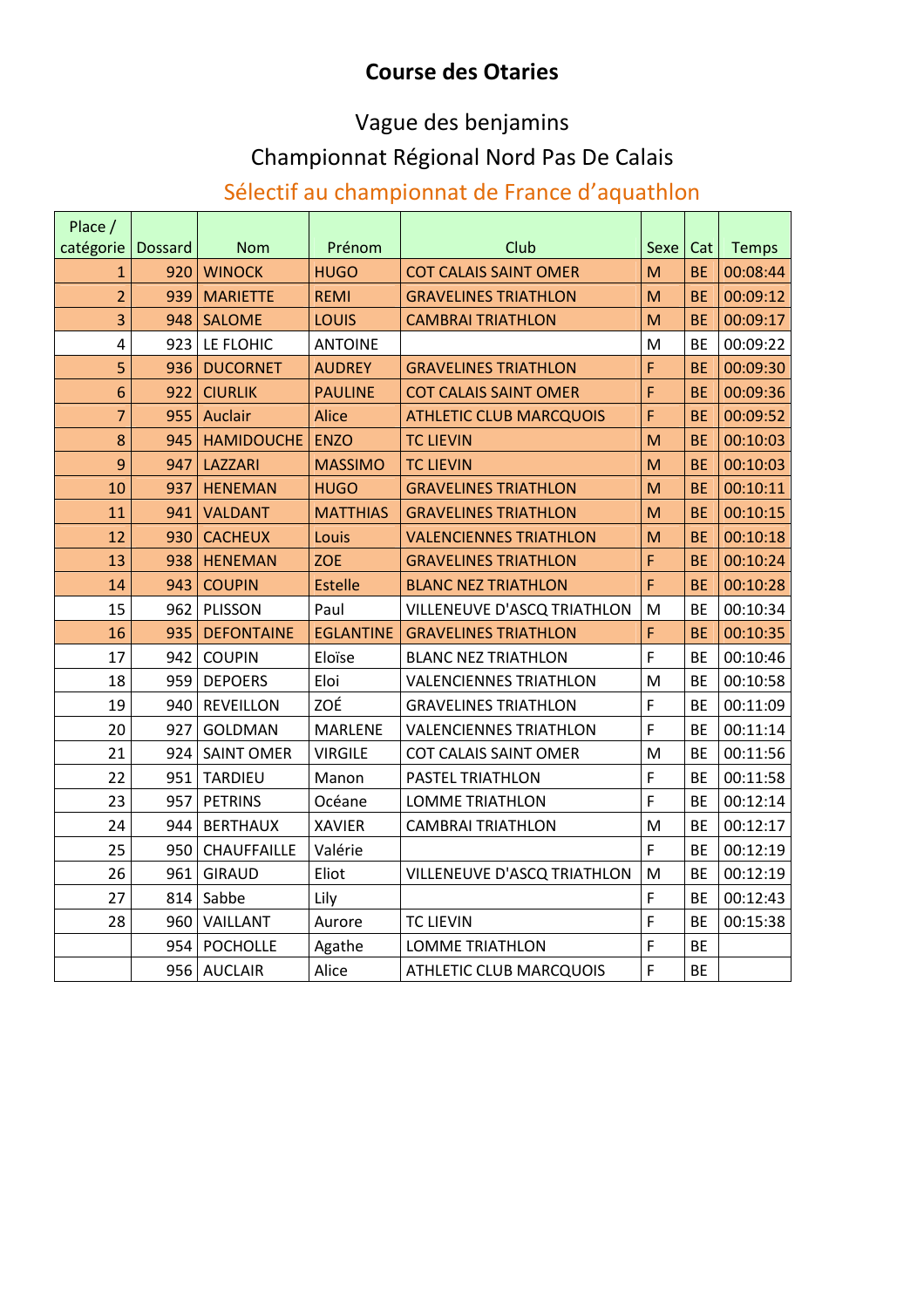## **Course des Otaries**

## Vague des pupilles

| Place /   |                |                  |                |                                    |             |     |              |
|-----------|----------------|------------------|----------------|------------------------------------|-------------|-----|--------------|
| catégorie | <b>Dossard</b> | <b>Nom</b>       | Prénom         | Club                               | <b>Sexe</b> | Cat | <b>Temps</b> |
| 1         | 932            | <b>CHACHOUA</b>  | <b>RAYAN</b>   | <b>GRAVELINES TRIATHLON</b>        | M           | PU  | 00:09:51     |
| 2         | 931            | <b>BARETTE</b>   | <b>ENZO</b>    | <b>GRAVELINES TRIATHLON</b>        | М           | PU  | 00:09:52     |
| 3         | 925            | <b>CACHEUX</b>   | <b>ALEXIS</b>  | <b>VALENCIENNES TRIATHLON</b>      | M           | PU  | 00:09:59     |
| 4         | 934            | <b>VALDANT</b>   | <b>ADRIEN</b>  | <b>GRAVELINES TRIATHLON</b>        | М           | PU  | 00:10:08     |
| 5         | 921            | <b>DRISS</b>     | <b>CORALIE</b> | <b>CAMBRAI TRIATHLON</b>           | F           | PU  | 00:10:27     |
| 6         | 926            | <b>BALAVOINE</b> | <b>HELOISE</b> | <b>TC LIEVIN</b>                   | F           | PU  | 00:11:12     |
| 7         | 929            | <b>DAUCHY</b>    | <b>ALEXINE</b> | <b>VILLENEUVE D'ASCQ TRIATHLON</b> | F           | PU  | 00:11:13     |
| 8         | 928            | LAZZARI          | <b>NINA</b>    | <b>TC LIEVIN</b>                   | F           | PU  | 00:12:07     |
| 9         | 933            | <b>MARIETTE</b>  | <b>THOMAS</b>  | <b>GRAVELINES TRIATHLON</b>        | М           | PU  | 00:12:14     |
| 10        | 952            | <b>CHIEUX</b>    | Guillaume      | <b>LOMME TRIATHLON</b>             | М           | PU  | 00:12:17     |
| 11        | 953            | <b>GHYS</b>      | Suzie          | <b>LOMME TRIATHLON</b>             | F           | PU  | 00:12:31     |
| 12        | 946            | <b>JOOSTEN</b>   | <b>CLOVIS</b>  | <b>CAMBRAI TRIATHLON</b>           | M           | PU  | 00:14:18     |
|           | 949            | <b>HENEMAN</b>   | <b>JUSTIN</b>  | <b>GRAVELINES TRIATHLON</b>        | М           | PU  |              |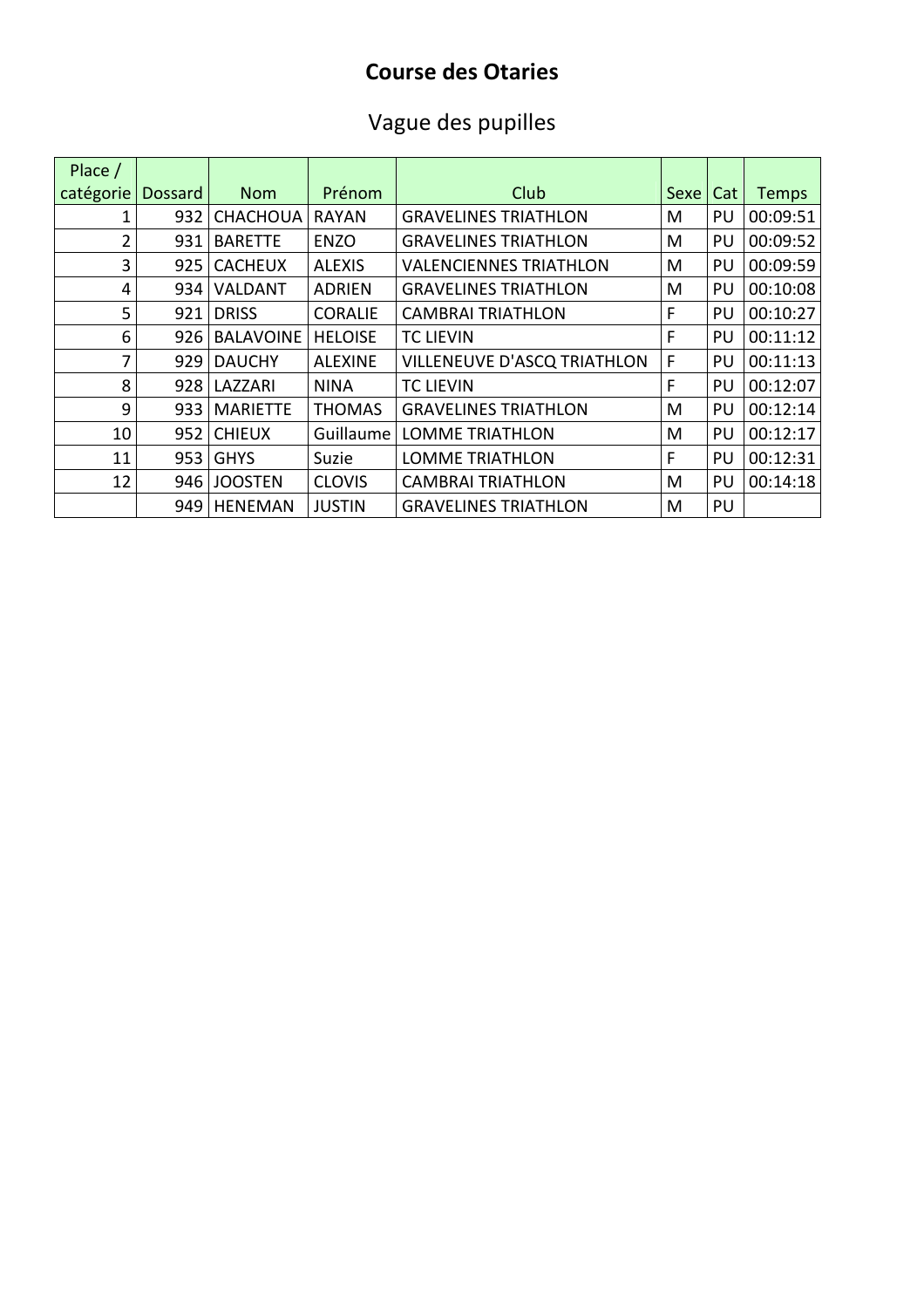#### **Course des Orques**

#### Vague des minimes

#### Championnat Régional Nord Pas De Calais

#### Sélectif au championnat de France d'aquathlon

| Place /        |                |                   |                  |                                    |              |     |              |
|----------------|----------------|-------------------|------------------|------------------------------------|--------------|-----|--------------|
| catégorie      | <b>Dossard</b> | <b>Nom</b>        | Prénom           | Club                               | Sexe         | Cat | <b>Temps</b> |
| 1              | 782            | <b>DAMMAN</b>     | robin            | <b>VALENCIENNES TRIATHLON</b>      | M            | MI  | 00:10:46     |
| $\overline{2}$ | 776            | <b>WASSELIN</b>   | <b>THEO</b>      | <b>COT CALAIS SAINT OMER</b>       | M            | MI  | 00:11:44     |
| 3              | 781            | <b>CORTIER</b>    | <b>CLEMENT</b>   | <b>UNSS</b>                        | M            | MI  | 00:12:09     |
| 4              | 798            | <b>PHILIPPE</b>   | <b>PAULIN</b>    | <b>TC LIEVIN</b>                   | M            | MI  | 00:12:19     |
| 5              | 773            | <b>VINTAER</b>    | <b>JORDAN</b>    | <b>LILLE TRIATHLON</b>             | M            | MI  | 00:12:21     |
| 6              | 789            | <b>DUREZ</b>      | <b>ALWIN</b>     | <b>GRAVELINES TRIATHLON</b>        | M            | MI  | 00:12:32     |
| 7              | 799            | <b>VAILLANT</b>   | <b>VICTOR</b>    | <b>TC LIEVIN</b>                   | M            | MI  | 00:12:34     |
| 8              | 770            | <b>DAUCHY</b>     | <b>ANTONIN</b>   | <b>VILLENEUVE D'ASCQ TRIATHLON</b> | M            | MI  | 00:12:36     |
| 9              | 802            | <b>MINET</b>      | Constance        | <b>COT CALAIS SAINT OMER</b>       | F            | MI  | 00:12:38     |
| 10             | 777            | <b>BAUDOUX</b>    | brice            | <b>VALENCIENNES TRIATHLON</b>      | M            | MI  | 00:12:41     |
| 11             | 768            | <b>FIXARD</b>     | <b>ETIENNE</b>   | VILLENEUVE D'ASCQ TRIATHLON        | M            | MI  | 00:12:43     |
| 12             | 797            | LAZZARI           | <b>NICOLAS</b>   | <b>TC LIEVIN</b>                   | M            | MI  | 00:12:55     |
| 13             |                | KACZMAREK         | <b>FLORIAN</b>   | <b>TC LIEVIN</b>                   | M            | MI  | 00:12:59     |
| 14             | 769            | <b>DRISS</b>      | <b>LUDIVINE</b>  | <b>CAMBRAI TRIATHLON</b>           | F            | MI  | 00:13:14     |
| 15             | 788            | <b>COURDENT</b>   | <b>ELODIE</b>    | <b>GRAVELINES TRIATHLON</b>        | F            | MI  | 00:13:19     |
| 16             | 793            | <b>BALAVOINE</b>  | <b>HANS</b>      | <b>TC LIEVIN</b>                   | M            | MI  | 00:13:20     |
| 17             | 800            | <b>BONTANT</b>    | <b>MARGAUX</b>   | <b>GRAVELINES TRIATHLON</b>        | F            | MI  | 00:13:38     |
| 18             | 779            | <b>KOZVOWSKI</b>  | <b>CONSTANCE</b> | <b>VALENCIENNES TRIATHLON</b>      | F            | MI  | 00:13:44     |
| 19             | 778            | <b>DOISE</b>      | <b>BENJAMIN</b>  | <b>VALENCIENNES TRIATHLON</b>      | M            | MI  | 00:13:55     |
| 20             | 784            | <b>DUTHIEUW</b>   | <b>ADRIEN</b>    | <b>ATHLETIC CLUB MARCQUOIS</b>     | M            | MI  | 00:14:01     |
| 21             | 818            | <b>ESTRAN</b>     | Margaux          |                                    | $\mathsf F$  | MI  | 00:14:02     |
| 22             | 808            | <b>VERHAEGHE</b>  | Gael             | <b>ATHLETIC CLUB MARCQUOIS</b>     | M            | MI  | 00:14:05     |
| 23             | 790            | <b>HAUW</b>       | <b>MATTHIAS</b>  | <b>GRAVELINES TRIATHLON</b>        | M            | MI  | 00:14:06     |
| 24             | 780            | LIBESSART         | <b>CLEMENT</b>   | <b>COT CALAIS SAINT OMER</b>       | M            | MI  | 00:14:11     |
| 25             | 815            | <b>DEPOERS</b>    | <b>Baptiste</b>  | <b>VALENCIENNES TRIATHLON</b>      | M            | MI  | 00:14:32     |
| 26             | 787            | CHACHOUA          | <b>CELIA</b>     | <b>GRAVELINES TRIATHLON</b>        | $\mathsf{F}$ | MI  | 00:14:42     |
| 27             | 785            | <b>DUTERTRE</b>   | hugo             | <b>COT CALAIS SAINT OMER</b>       | M            | MI  | 00:14:52     |
| 28             | 510            | <b>BLAISE</b>     | Nathan           | <b>LOMME TRIATHLON</b>             | M            | MI  | 00:15:09     |
| 29             | 775            | <b>COURBOT</b>    | <b>HUGO</b>      | COT CALAIS SAINT OMER              | M            | MI  | 00:15:22     |
| 30             | 792            | <b>FLAMANT</b>    | Justine          | <b>TEAM TRIATHLON MAUBEUGE</b>     | $\mathsf F$  | MI  | 00:15:54     |
| 31             | 771            | DASSONNEVILLE     | <b>ARTHUR</b>    |                                    | M            | MI  | 00:15:55     |
| 32             | 801            | <b>TARDIEU</b>    | Julie            | PASTEL TRIATHLON                   | $\mathsf F$  | MI  | 00:16:24     |
| 33             | 810            | VASSE             | Julie            |                                    | M            | MI  | 00:17:23     |
| 34             | 794            | <b>JOOSTEN</b>    | <b>CYRILLE</b>   | <b>CAMBRAI TRIATHLON</b>           | M            | MI  | 00:17:24     |
| 35             | 803            | <b>BRUNIN</b>     | Gaetan           | <b>CAMBRAI TRIATHLON</b>           | M            | MI  | 00:20:51     |
|                | 791            | <b>ARGOT</b>      | Julie            | <b>BLANC NEZ TRIATHLON</b>         | $\mathsf F$  | MI  |              |
|                | 783            | <b>DAMMAN</b>     | <b>VALENTIN</b>  | <b>VALENCIENNES TRIATHLON</b>      | M            | MI  |              |
|                | 796            | LAMY              | <b>HUGO</b>      | <b>TC LIEVIN</b>                   | M            | MI  |              |
|                | 804            | <b>DEPOORTERE</b> | Noe              | <b>WASQUEHAL TRIATHLON</b>         | M            | MI  |              |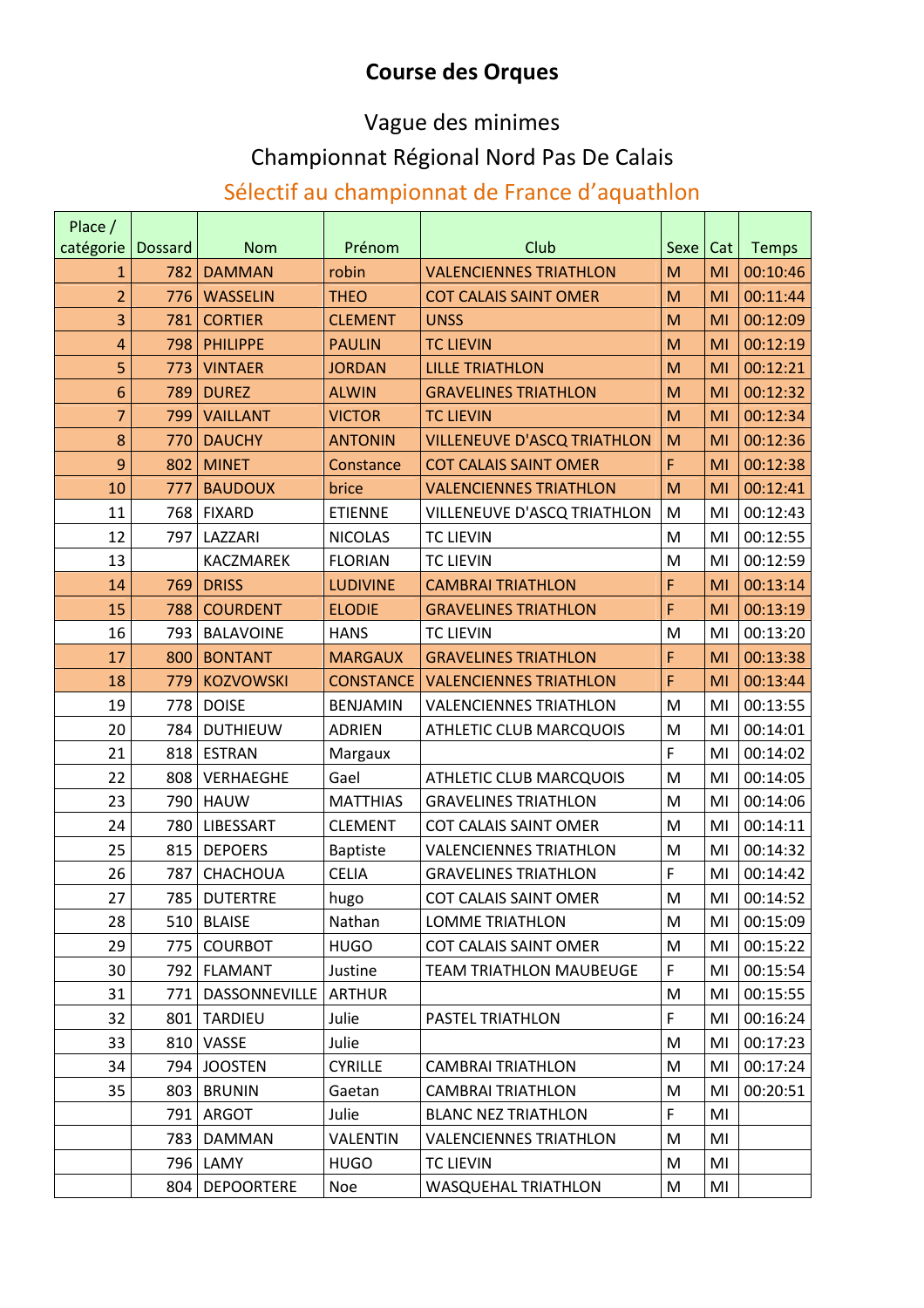#### **Course des Orques**

### Vague XS

| Place /   |                |                   |                  |                             |      |                |              |
|-----------|----------------|-------------------|------------------|-----------------------------|------|----------------|--------------|
| catégorie | <b>Dossard</b> | <b>Nom</b>        | Prénom           | Club                        | Sexe | Cat            | <b>Temps</b> |
| 1         | 813            | <b>VERMEERSCH</b> | Johnny           | <b>LOMME TRIATHLON</b>      | M    | JU             | 00:13:32     |
| 2         | 809            | VASSE/VINTAER     | Karine/Frédéric  | VILLENEUVE D'ASCQ TRIATHLON | X    | EQ             | 00:14:52     |
| 3         | 958            | SABBE             | Julie            | <b>MARCQ NATATION</b>       | F    | CA             | 00:15:20     |
| 4         | 816            | <b>WILLEMS</b>    | Emmanuel         |                             | M    | V <sub>2</sub> | 00:15:50     |
| 5         | 735            | <b>BOUQUET</b>    | <b>Benoit</b>    |                             | M    | V <sub>1</sub> | 00:16:03     |
| 6         | 772            | <b>DUMAIN</b>     | <b>CHARLOTTE</b> | <b>RONCHIN NATATION</b>     | F    | <b>CA</b>      | 00:16:39     |
| 7         | 811            | VASSE             | Jean-Luc         |                             | M    | <b>CA</b>      | 00:16:56     |
| 8         | 786            | LE FLOHIC         | <b>BENOIT</b>    |                             | M    | V <sub>1</sub> | 00:17:57     |
| 9         | 806            | Rogeaux/Ghys      | Alice/suzie      | <b>LOMME TRIATHLON</b>      | F    | EQ             | 00:18:16     |
| 10        | 807            | Bertheaux         | Eloise           | <b>CAMBRAI TRIATHLON</b>    | F    | CA             | 00:18:43     |
| 11        | 774            | <b>HETMANIUK</b>  | VIVIAN           |                             | M    | S <sub>3</sub> | 00:23:08     |
| 12        | 817            | <b>DELZENNE</b>   | Domitille        |                             | F    | S <sub>3</sub> | 00:24:19     |
|           | 819            | DEMOL/DEMOL       | Ismérie/Patricia | <b>HALLUIN TRIATHLON</b>    | F    | EQ             |              |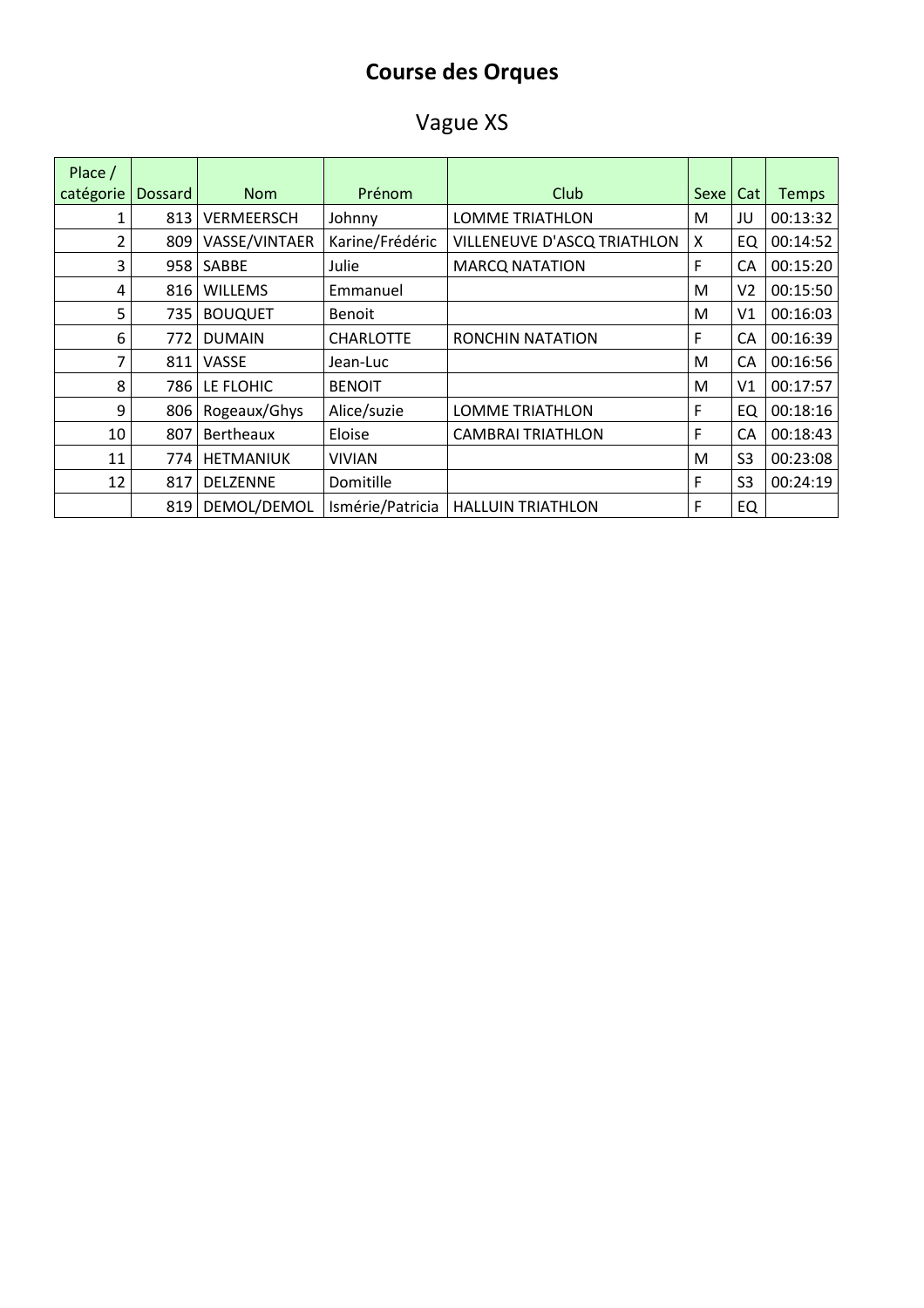#### **Course Dauphins**

# Vague des cadets et juniors

#### Championnat Régional Nord Pas De Calais

#### Sélectif au championnat de France d'aquathlon

| Place /        |                |                   |                |                                    |              |           |              |
|----------------|----------------|-------------------|----------------|------------------------------------|--------------|-----------|--------------|
| catégorie      | <b>Dossard</b> | <b>Nom</b>        | Prénom         | Club                               | Sexe         | Cat       | <b>Temps</b> |
| 1              | 828            | <b>VINTAER</b>    | <b>STEVE</b>   | <b>LILLE TRIATHLON</b>             | M            | CA        | 00:22:06     |
| $\overline{2}$ | 840            | <b>HENEMAN</b>    | <b>BENOIT</b>  | <b>GRAVELINES TRIATHLON</b>        | M            | CA        | 00:23:13     |
| 3              | 834            | <b>HUBERT</b>     | <b>VICTOR</b>  | <b>LILLE TRIATHLON</b>             | M            | CA        | 00:23:19     |
| $\overline{4}$ | 824            | <b>VASSE</b>      | <b>REMI</b>    | <b>LILLE TRIATHLON</b>             | M            | <b>CA</b> | 00:23:23     |
| 5              | 829            | <b>GALLET</b>     | <b>MATHIEU</b> | <b>TC DOUAI</b>                    | M            | <b>CA</b> | 00:23:35     |
| 6              | 854            | <b>BUFFAUT</b>    | <b>ZACCARI</b> | <b>TC LIEVIN</b>                   | M            | <b>CA</b> | 00:24:19     |
| 7              | 855            | <b>HAMIDOUCHE</b> | <b>LUCKA</b>   | <b>TC LIEVIN</b>                   | M            | CA        | 00:24:25     |
| 8              | 823            | LESTAEVEL         | germain        | VILLENEUVE D'ASCQ TRIATHLON        | M            | CA        | 00:24:32     |
| 9              | 872            | Ollier            | Valentin       | <b>LILLE TRIATHLON</b>             | M            | CA        | 00:24:34     |
| 10             | 835            | <b>LECLERCQ</b>   | <b>ARNAUD</b>  | <b>VALENCIENNES TRIATHLON</b>      | M            | JU        | 00:25:16     |
| 11             | 866            | Giovanni          | Greatti        | <b>TC LIEVIN</b>                   | M            | CA        | 00:25:18     |
| 12             | 871            | <b>Bodet</b>      | Théo           |                                    | M            | JU        | 00:26:26     |
| 13             | 852            | Bilobran          | Thibault       | <b>TEAM TRIATHLON MAUBEUGE</b>     | M            | CA        | 00:27:06     |
| 14             | 826            | <b>DEPOORTERE</b> | <b>CAMILLE</b> | <b>VILLENEUVE D'ASCQ TRIATHLON</b> | F            | JU        | 00:27:25     |
| 15             | 839            | <b>BECLIN</b>     | <b>LAURA</b>   | <b>GRAVELINES TRIATHLON</b>        | F            | <b>CA</b> | 00:27:34     |
| 16             | 821            | <b>GOLDMAN</b>    | PERRINE        | <b>VALENCIENNES TRIATHLON</b>      | F            | JU        | 00:28:07     |
| 17             | 870            | <b>GOLDMAN</b>    | Léo            |                                    | M            | CA        | 00:28:10     |
| 18             | 830            | <b>TURPIN</b>     | <b>CAMILLE</b> | <b>ATHLETIC CLUB MARCQUOIS</b>     | F            | JU        | 00:28:55     |
| 19             | 862            | Verwaerde         | Céline         | <b>LOMME TRIATHLON</b>             | F            | <b>CA</b> | 00:29:18     |
| 20             | 841            | <b>DUREZ</b>      | <b>ERWINA</b>  | <b>GRAVELINES TRIATHLON</b>        | F            | JU        | 00:29:54     |
| 21             | 857            | <b>NOWAK</b>      | <b>CELIA</b>   | <b>TC LIEVIN</b>                   | F            | CA        | 00:31:30     |
| 22             | 838            | <b>BARETTE</b>    | <b>ELODIE</b>  | <b>GRAVELINES TRIATHLON</b>        | $\mathsf F$  | CA        | 00:34:00     |
|                | 856            | LEVEL             | LEA            | <b>TC LIEVIN</b>                   | $\mathsf{F}$ | CA        |              |
|                | 858            | VANHOYE           | <b>MARGOT</b>  | <b>TC LIEVIN</b>                   | F            | CA        |              |